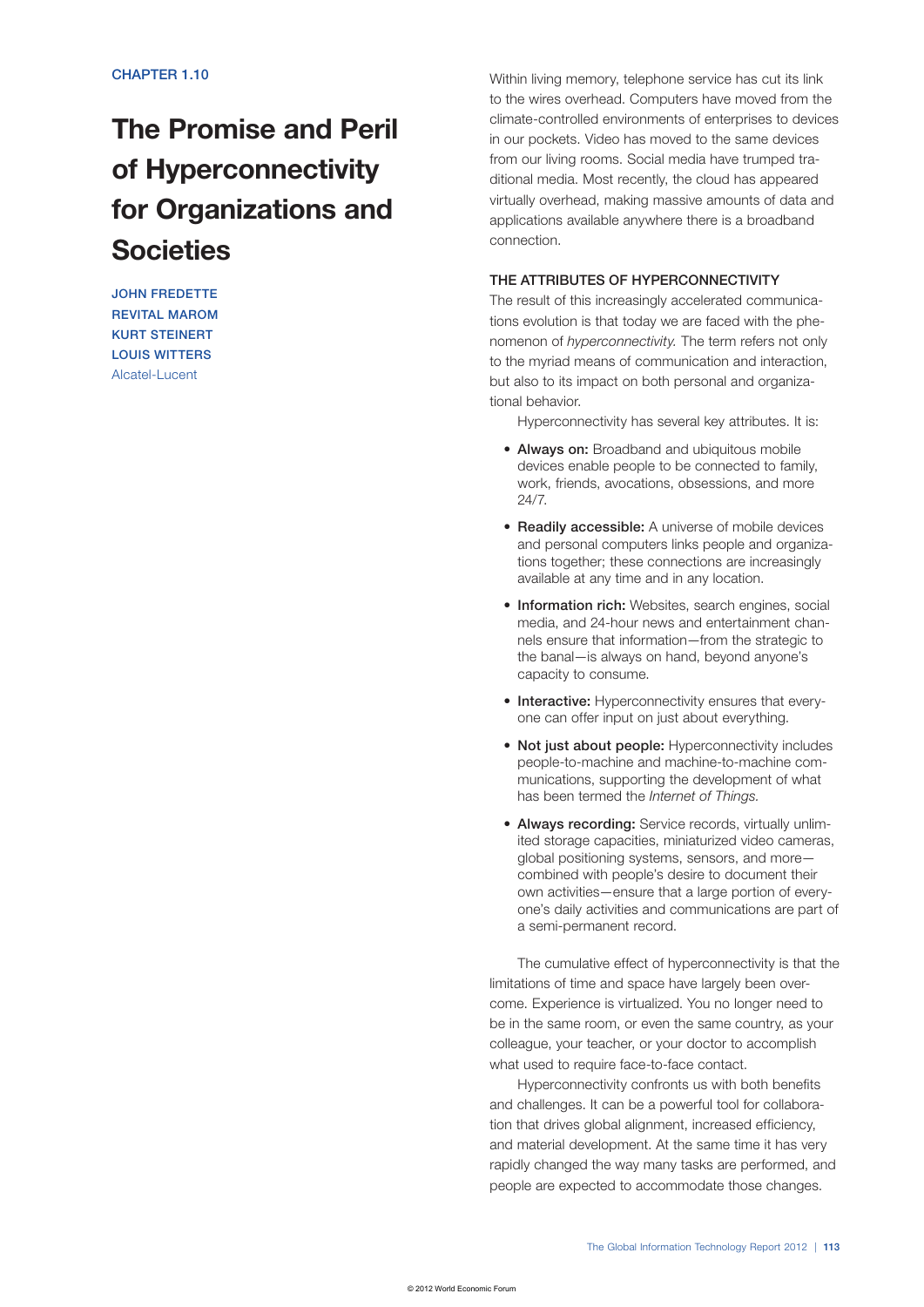All of that information and all of that access also present risks of misuse.

Those who have not yet felt the impact of hyperconnectivity probably soon will. Statistics indicate that it is a burgeoning phenomenon:

- Worldwide fixed broadband subscribers totaled 503 million at the end of 2010, with 48 million subscribers added in the fourth quarter of 2010 alone;<sup>1</sup> this figure is expected to reach 674 million in 2014.<sup>2</sup>
- In 2010 there were estimated to be 7.8 billion global mobile connections.3
- The number of cellular mobile broadband subscribers jumped almost 60 percent in 2010 to reach 558 million worldwide; this number should top 2 billion by 2015.4

### HOW HYPERCONNECTIVITY IS CHANGING THE LANDSCAPE OF SOCIAL AND PROFESSIONAL **ORGANIZATIONS**

For institutions and organizations (i.e., corporations, industries, governments, and academic and research institutions in a variety of fields), hyperconnectivity is driving monumental shifts in terms of impact on their work styles, functions, and missions in a variety of realms.

### Neo-urbanization

As a concept, *neo-urbanization* encompasses several different types of development that are taking place simultaneously. It refers both to the reclaiming of postindustrial spaces in existing cities for new uses as environments in which to live, work, and play and to the rapidly urbanizing development in emerging economies. The term takes in the blurring of the boundaries between traditional definitions of urban, suburban, rural, and even regional, introducing new concepts such as *corridors* and *megacities,* and refers to the rapid growth of smaller cities, which will increasingly be able to deliver many of the amenities and services that characterize larger metropolitan regions.<sup>5</sup>

Hyperconnectivity offers some obvious benefits in this realm, such as improved standards of living in remote areas—the result of increased availability of technology (e.g., in healthcare, education, and entertainment). This is expected to encourage migration back to the rural areas and slow the movement of the populace to cities. Similarly, the growing connectedness of rural areas will lead to more jobs outside existing urban centers, thus delivering substantial economic growth to neo-urbanized rural areas.6

Although hyperconnectivity provides the opportunity to live a connected life in remote areas, demographic studies clearly demonstrate that large numbers of people are continuing to migrate to cities. Some communities are being built from scratch and are conceived as true cities of the future, with sustainability engineered into all

aspects of life. Hyperconnectivity is an engine for much of that planned sustainability. But in the 21st century, most urban dwellers will live in traditional cities and the phenomenon of the megacity is expanding, particularly in Asia and Africa. As millions and millions of people gather together in environments of dense cohabitation, hyperconnectivity could be added to the list of quality-of-life attributes like adequate shelter, electricity, and plumbing that separate the relatively few haves from the multitudinous have-nots.

However, it is possible that—as access to communication technologies becomes ever cheaper and more available—hyperconnectivity could become a primary tool for governments and other institutions to address the shifting needs of city residents. Better access to government services, education, and healthcare could substantially improve the quality of life for many. We will discuss those possibilities below.

#### Government

On the political front, governments and other political institutions are coming under pressure to review their role and function because the availability of connectivity anywhere and at any time makes government's actions as well as the consequences of those actions more visible. Hyperconnectivity enables governments to improve communication with their constituents by sharing information more quickly and transparently. Simultaneously, it makes it easier for constituents to contact their government representatives and to access government services, regardless of where they live or work. In this way, hyperconnectivity has the potential to restructure the relationship between governments and those they govern.

At a minimum, hyperconnectivity can make various government services more readily available. We are already seeing a rapid move toward open-format publication of government information on websites, along with constituent engagement in processes and services through the use of social media, particularly in more developed democratic societies. The past decade has seen a shift from services delivered by employees at the counter toward greater self-service or interactive voice response—a consequence of the increased connectedness of government officials and government employees. Smart governance<sup>7</sup>—that is, an administration that applies and integrates information, communication, and operational technologies to address the challenge of planning and managing operations across multiple domains—is becoming a key architectural component in most governmental operational models. Governments of all shapes and sizes, just like their corporate counterparts, rely increasingly on technology to monitor, store, and analyze different kinds of information, with the goal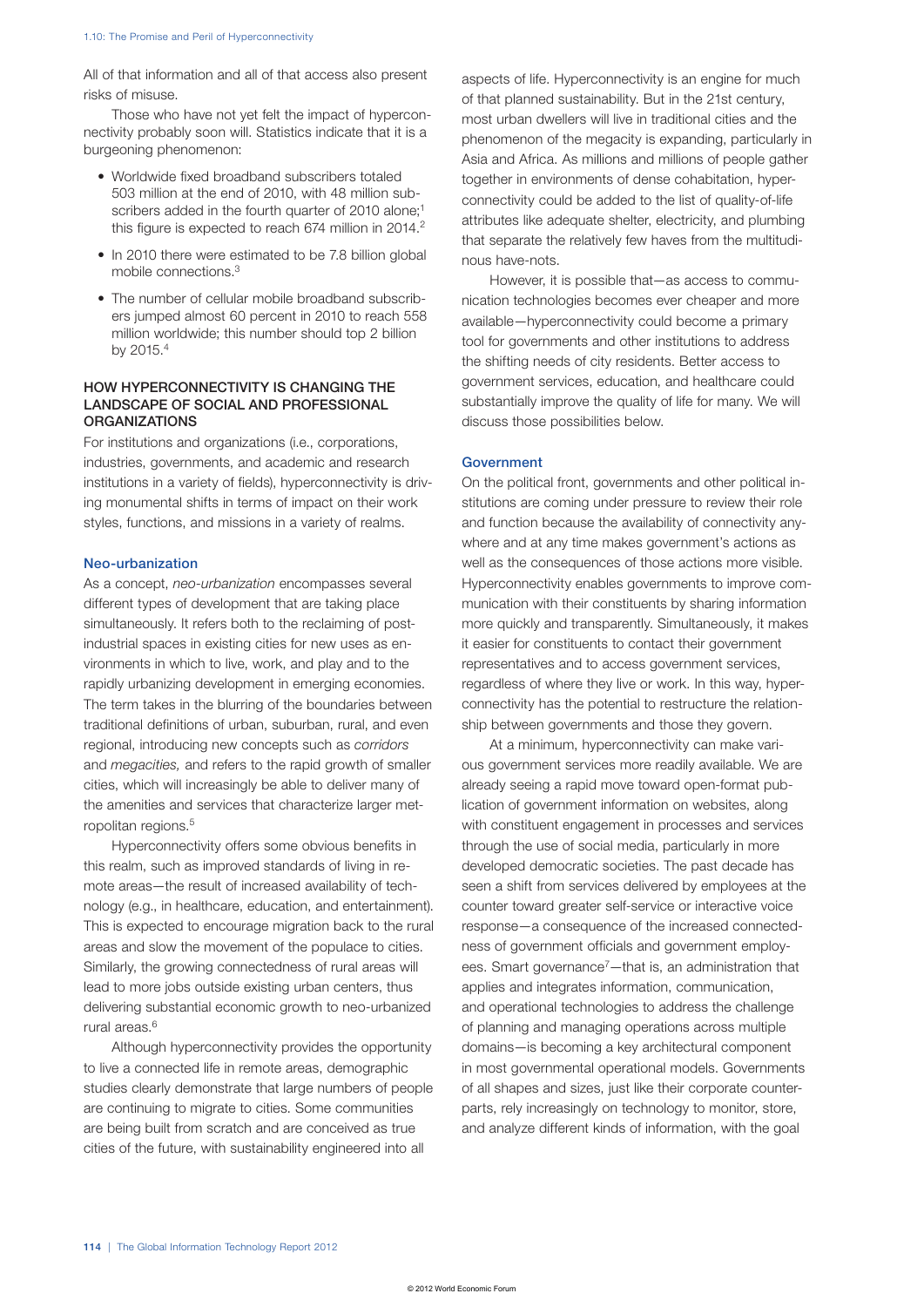of delivering more sustainable services and operations as well as a faster response to constituents' concerns.

As a key element of smart governance, mobile government (or *m-government*) 8 allows developing countries a relatively quick and simple means of connecting with their populace, since mobile broadband services can be cheaper and somewhat simpler to deploy than full-scale wired communications networks. Interactive services provided by governments to constituents (i.e., mobile government-to-constituent interactive services) focus on citizen convenience and increase citizen participation in government-related activities and inquiries. In many countries, m-government is becoming a new method of communication between government and constituents based on applications in which constituents are encouraged to report in real time about their experiences and the events happening around them.

That immediacy of response also carries with it potential ramifications of participation in government activity by people who are not physically located in the geographical domain of the government. Expatriates now have the ability to readily follow the issues of their former locales as well as comment upon and potentially influence developments in a place far from where they currently live.

## Education

There has been a proliferation of online learning opportunities in recent years, driven in part by individual professional and personal development or enrichment needs. This trend, which has been described as "ed-YOU-cation," reflects the ability of technology to support anytime and anywhere connections, as well as individualized learning plans.<sup>9</sup> As importantly, virtual education creates an environment where learning is more and more liberated from location- and time-specific constraints. It is also de-coupled from age, life stage, and means—people are pursuing learning opportunities throughout their lives, and technology is supporting this development. People can receive degrees from schools located many miles from their homes. Institutions of higher education that were created to serve the populations of specific and limited geographic locales now have alumnae who could be located anywhere and who never have to set foot on a physical campus to earn a degree. Online lessons and discussions held through message board postings mean that people can be anywhere and can participate in classes at any time from any location.

As broadband connectivity becomes more ubiquitous, the use of virtual education tools to reach populations in remote areas becomes much more feasible. The limitations imposed by the logistics of having to travel great distances to attend a classroom are being eliminated.

#### **Healthcare**

In the realm of healthcare, hyperconnectivity is already proving to have huge potential.10 Machine-to-machineto-human (M2M2H) communications solutions—which are becoming a reality today—can improve patient care, support mobile and virtual care, and reduce travel requirements for both patients and physicians. With a hyperconnected healthcare sector, doctors and nurses can remotely monitor and diagnose patients continuously via medical applications that work with sensors discretely attached to the body.

The availability of remote care has the potential to dramatically reduce overall healthcare costs because more healthcare services can be offered at home instead of in a dedicated healthcare facility. It also allows people to live at much greater distances from healthcare facilities without worrying that they are putting themselves at increased risk. Hyperconnectivity can be a tether to a healthcare system that allows people to pursue life when and where they want, and bring them into a healthcare provider facility if necessary for a physical exam or procedure.

#### **Business**

Hyperconnectivity is affecting enterprises of all sizes and types. In the retail sector, hyperconnectivity is already a pervasive force in the interactions between buyers and sellers. The next stage in this transformation is in the area of logistics—where the Internet of Things and related hyperconnectivity will transform the supply chain and connect customers, suppliers, manufacturers, and retailers with each other in a more efficient process.<sup>11</sup> With M2M2H communications, retailers, manufacturers, and suppliers are able to monitor supply and demand, manage inventory, and get products shipped when and where they are needed. This is accomplished by using tags and sensors, which reduce human intervention to a minimum and make supply chains faster and more efficient. Such efficiency can also increase the reach of supply chains. More precise tracking of usage—the movement of goods, inventory management, and so on—can allow for more remote distribution points aligned with more clearly defined requirements or expectations of customer demand. The more efficient distribution networks are, the less need there is to stockpile inventory because products can more easily be delivered on an "as needed" basis. Less risk to the manufacturer/ distributer means, potentially, both increased profitability and reduced costs to consumers.

Another key concern of the 21st-century enterprise going forward will be its interactions with customers and its customer relations management. Today, the process of interacting with customers has the potential of spiraling out of control because of the migration to the digital world, hyperconnectivity, and the emergence of online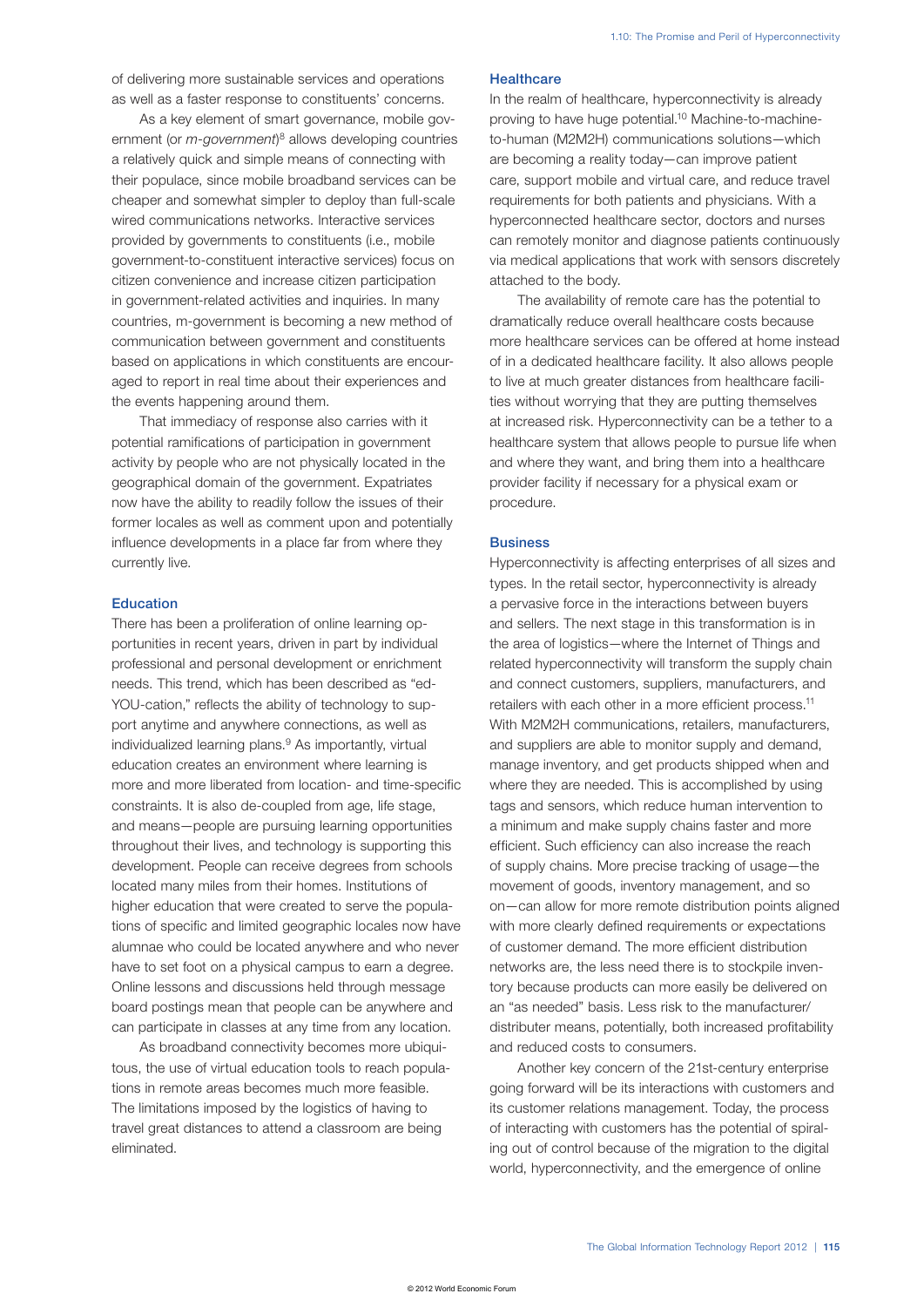social networking communities where every customer's criticism comes with the expectation of a direct response from the enterprise. Customers now have more avenues than ever to express their complaints and kudos, and to request new features and capabilities. Savvy executives already know that the customer lifecycle spans multiple channels; today a contemporary approach to customer care includes becoming a part of online social networking communities. Corporate executives must be able to hear what customers are saying to each other, respond in a proactive manner, and communicate with customers through a myriad of channels.12 To be truly customerfocused today, companies must learn how to better manage relationships with their customers in the hyperconnected world. In other words, the today's paradigm of customer relations and customer care demands 24/7 interaction with customers across multiple channels, especially the web.

Because of the increase in hyperconnectivity, the economic environment is changing drastically as the world becomes more balanced in terms of commercial activities and employment opportunities. Commercial centers will be increasingly spread all over the world, while economic growth is likely to be witnessed in areas that are currently marginalized.

Finally, the reliability of technologies and networks is increasingly an outgrowth of hyperconnectivity. This is because increases in technology adoption, the growing connectedness of cities and towns, and the creation of networked cities are creating a new concept of what is considered to be essential infrastructure. This infrastructure will require better-performing and more reliable technologies. The expectation for a growing variety of services is for 99.999 percent availability, at a minimum. Certain aspects of hyperconnectivity require technology and platforms that never fail.

#### **Workforces**

Given the major shifts that have taken place in the world outside corporate organizations, it is no surprise that hyperconnectivity has and will continue to have a deep impact on the workplace: it affects the way we work and connect with colleagues, customers, and suppliers. Hyperconnectivity creates new business model opportunities and new ways of working: because of the proliferation of new mobile devices—from smartphones to tablet computers—and increasing broadband speeds, connecting people has never been easier. Web 2.0 social tools and the hyperconnected workforce are eroding many old work paradigms, ranging from work location requirements to work hours.13

Workforces are becoming more virtual, and the 21st-century workforce will need to utilize various technologies to stay connected to one or several business networks. In addition, the workforce will need to utilize

Web 2.0–like, people-centric collaboration tools and techniques to increase productivity and engagement. As more companies bring together integrated collaboration experiences for customers (e.g., email, instant messaging or IM, chat, web conferencing), benefits such as enhanced productivity and improved decision making can be realized. The growth of so-called immersive communications offers the potential of moving beyond video conferencing as a way of establishing a virtual presence with colleagues in other locations.

A hyperconnected workforce with always-on communication capabilities will result in material benefits for the 21st-century enterprise. These include lower travel costs, easier and faster data and information access, consistent understanding, and contextual awareness.

Hyperconnectivity will also impact the organization of the labor force. Major structural changes will include shifting patterns and proportions of workers who are part-time, share jobs, and are self-employed; they will also include changes in the ease and cost-effectiveness of telecommuting from any location. There will be new ways of designing how work can be accomplished (e.g., crowd sourcing) to ensure continuous international operations as well as other workforce management challenges. There will be an increase in the phenomenon of non-linear career paths, with people having multi-career and multi-occupational working lives along with the recognition of a greater need to integrate formal educational periods throughout the working life and an increase, as well, in the number of self-managed careers.<sup>14</sup>

Web 2.0 and the emergence of the Millennial Generation in the workforce are already shaping the workplace of the future.15 The Millennial Generation is made up of people born between 1977 and 1997 who have come to rely on Web 2.0 technologies and services in both their personal and their professional lives. Having effectively been raised in a hyperconnected environment, this generation of workers will increasingly exert pressure on employers to overhaul their approach to talent management. Businesses that can attract and keep these talented young people could find their organizations transformed via increased innovation and improved customer connectedness, and even the ability to compete more effectively in the global marketplace.

Research into the workplace of the future has identified the following 10 forces that will define the working world in 2020:

- 1. **Demographics:** The demographics of the workforce is shifting; by 2020, there will be five generations working side by side.
- 2. The knowledge economy: Being conversant and skilled in the knowledge economy will become more essential to obtaining and retaining work, with a growing number of jobs requiring a significantly more complex set of interdisciplinary skills.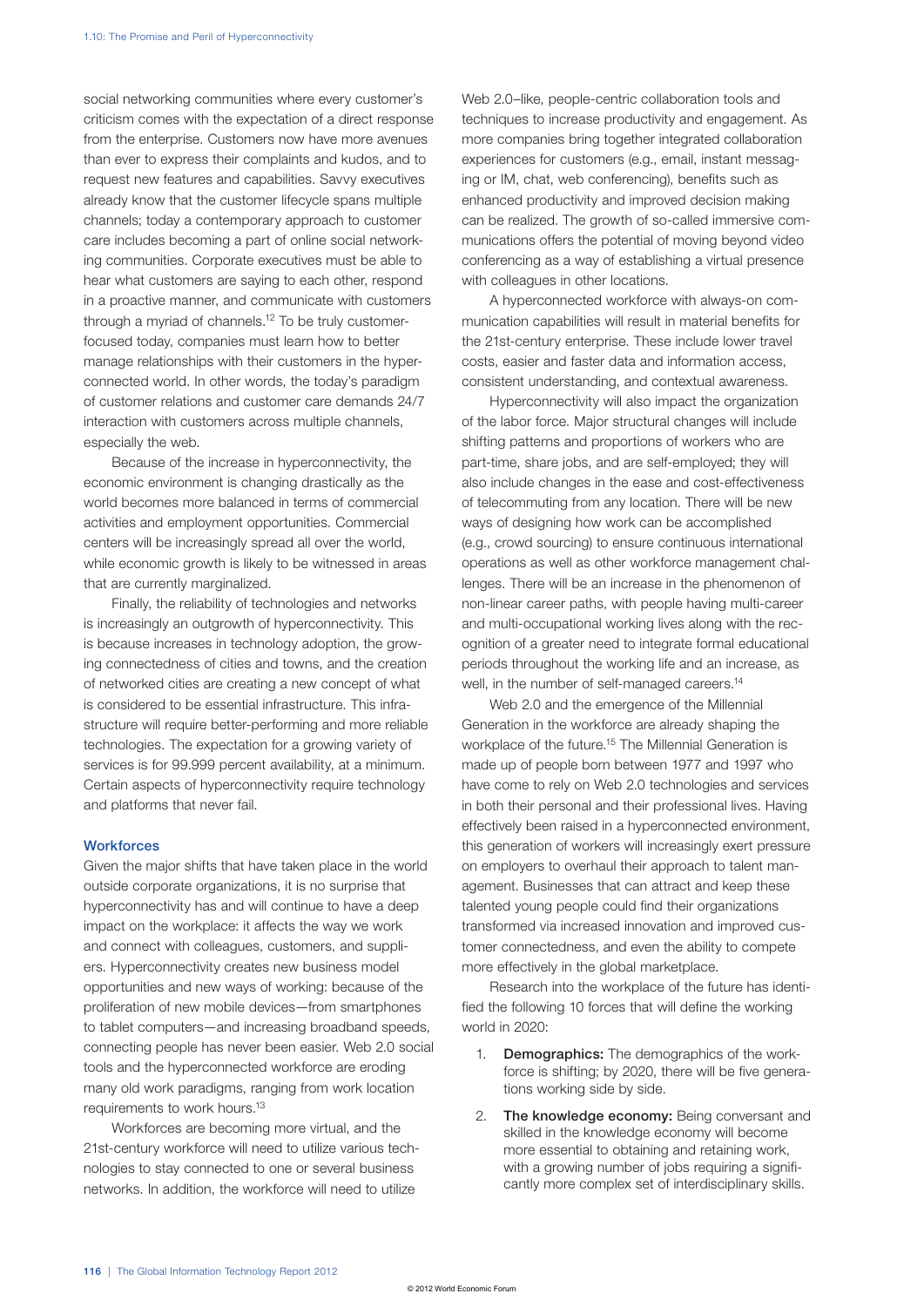- 3. Globalization: By 2020, the globalized world will mean that companies will rely on the global marketplace, rather than a domestic or even international marketplace, to fuel growth.
- 4. The digital workplace: The digitalized workplace will result in an easier way for employees to create and access content while securing its accuracy and appropriateness, especially with the growth of cloud computing.
- 5. Mobile technology: The ubiquity of mobile technology will mean that companies (e.g., Bank of America and Wells Fargo) will deliver corporate training via mobile smart phones.
- 6. Culture of connectivity: Hyperconnectivity will grow as a business tool, resulting in a connectivity culture in business as well as personal aspects of life.
- 7. Participation: Improved collaboration and knowledge sharing will usher in a participation society, where it is essential to engage in societal endeavors.
- 8. Social learning: "Learning 3.0," or social learning, will incorporate social media, gaming, real-time feedback, and simulations.
- 9. Corporate social responsibility: Corporations will act out of social responsibility because of an increased cultural intelligence and a deeper appreciation of the relationship between business and society.
- 10. The Millennial Generation: The workforce will include the Millennial Generation, who have grown up with hyperconnectivity and embrace it as an inalienable part of their work culture.

#### **Sustainability**

Although it might seem counterintuitive, hyperconnectivity could be a boon to sustainability. The Internet of Things presents an opportunity to eliminate human intervention in many types of business and civil operations. As importantly, robust virtual environments can drive reductions in carbon emissions because major activities (e.g., education, medical care, government-related activities, and retail sales) can take place without requiring physical travel for the subjects involved.16

A surplus of resources in one region can be identified in advance and delivered where the need exists in a proactive and efficient way. Cities in the developed world that have lost significant percentages of their population because of shifts in manufacturing and demographics could be revitalized by members of the hyperconnected workforce, who can work from anywhere and are able to take advantage of existing housing stock and urban infrastructure at prices far, far below those in other regions. As more and more talented workers spread themselves around the world in search of attractive, reasonably priced sustainable locales in which to live and work, the dominance of traditional centers of commerce is likely to diminish.

Hyperconnectivity can be used as a tool to help shape and manage the environmental impact of increased consumption of goods and services, which is reaching crisis proportions. This becomes progressively more important, because 800 million new consumers are expected to enter the market over the next 10 years. Designing an eco-friendly consumption pattern for consumers will rely heavily on information and communications technologies (ICT) and related aspects of hyperconnectivity. The Climate Group, a global sustainability initiative, estimates that appropriate applications of ICT can lead to the reduction of the carbon footprint of other sectors by nearly five times the consumption of the ICT sectors themselves.<sup>17</sup> The advent of hyperconnectivity therefore has the potential to exert a substantial positive impact on climate change.

For instance, one of the biggest challenges facing most urban centers is vehicular traffic and transportation. Opportunities to re-envision the traveling experience through the use of hyperconnected transport systems are plentiful. Intelligent transportation systems—which include synchronized traffic and notification systems, onboard tele-metrics, and dynamic signaling—have the potential to encourage eco-driving, reduce congestion, assist with routing and journey management optimization, and enable pay-as-you-go pricing for road usage.<sup>18</sup> Moreover, smart logistics solutions can enable fleet tracking and passenger tracking, which makes it easier to calibrate food and lodging needs with expected realtime demand.

#### HOW CAN WE SHAPE AND TAKE ADVANTAGE OF HYPERCONNECTIVITY?

Hyperconnectivity is arguably the single most important trend in today's world, as communication technologies are changing so many facets of life and opening so many new possibilities across individual, social, and business spectra.<sup>19</sup>

Thus far, the global communications service providers and their networks—supported by an ecosystem of researchers, developers, and consumer electronics and equipment manufacturers and service people—have been the primary builders and maintainers of the infrastructure that has enabled hyperconnectivity to flourish. For these organizations, hyperconnectivity is likely to be a key component of their business now and will almost certainly be central to the products and services they offer in the future.

Although the free enterprise model must be at the core of the evolution of hyperconnectivity, the service providers and their commercial partners alone cannot be expected to bring it to fruition. A consortium of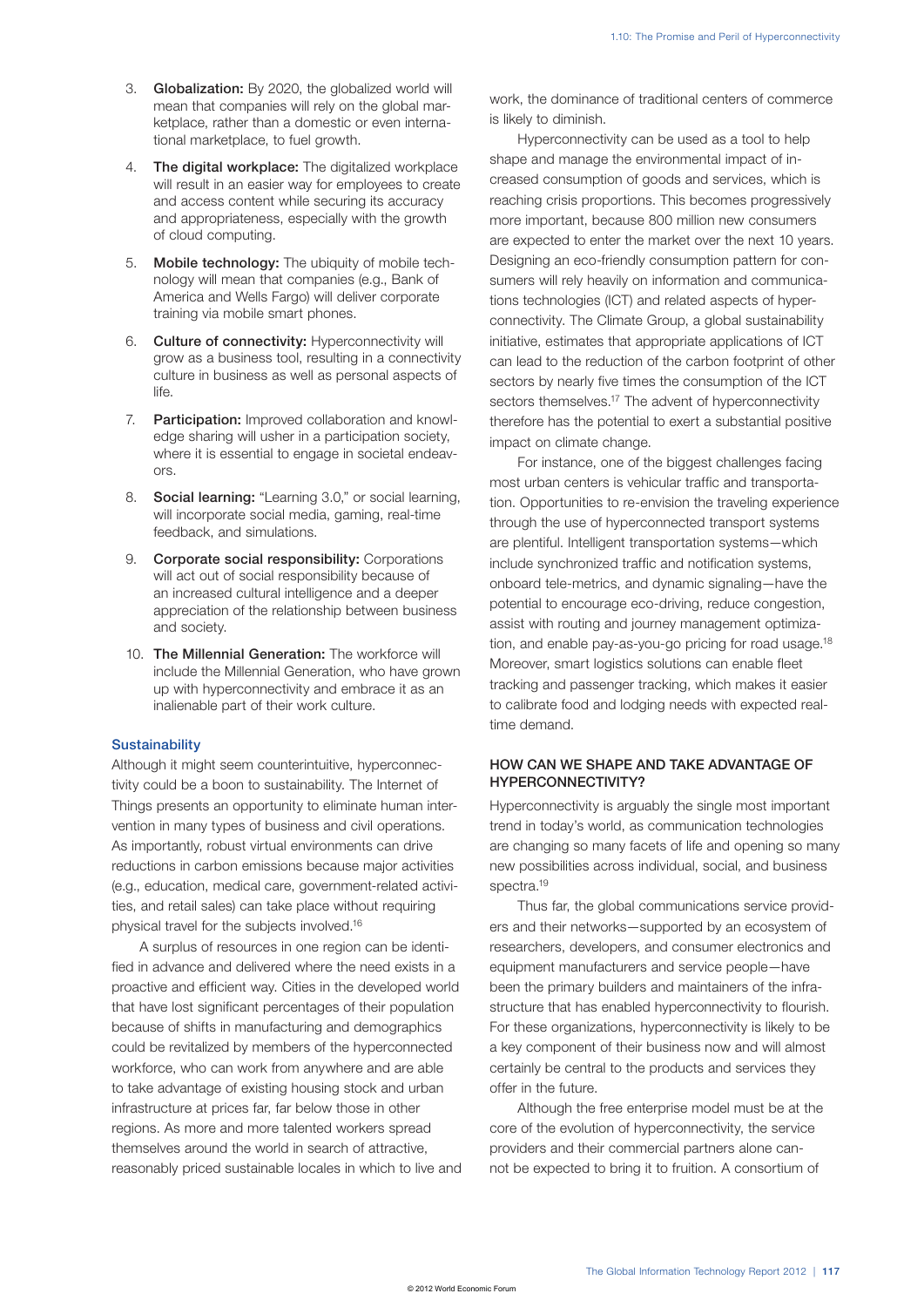public-private partnerships, as well as the involvement of nongovernmental organizations, will be needed to ensure that, as a global community, we are taking the broadest possible view of hyperconnectivity so that it can deliver on its promise of economic development, more efficient healthcare, greater sustainability, and increased educational benefits. This broad view is necessary to craft and execute the coordinated plans necessary to take full advantage of these opportunities.

The technologies that enable hyperconnectivity can be harnessed, ignored, employed on an ad-hoc basis, or incorporated thoughtfully into a government's strategy to carry out a mission. The hyperconnectivity of our world has generated global wealth, but it has also made it possible for shocks on one side of the planet to affect communities on another with frightening speed. In other words, these technologies can be at the same time either beneficial or harmful, empowering or dangerous, depending on the context in which they are used. Recent events in North Africa and the United Kingdom have shown how communications technologies of various kinds and hyperconnectivity have become core to social movements of all types. The only thing that government leaders and enterprise managers cannot do with these technologies is make them go away.

Since these technologies and the related hyperconnected tools are here to stay, government leaders and people managers must learn how to deploy them effectively to their organizations' advantage. Policymakers and business leaders must surmount significant challenges if they are to ensure that the workforce is adequately trained to be able to manage the increased pressure and stress levels of working in an ever-connected environment.20 Careful use and tight management of these technologies has also become imperative to the responses of authorities on social events. The flash mobs that rioted across cities in the United Kingdom were coordinated so to speak—by text messages and by Facebook, Twitter, and Blackberry Messenger services. There has been much outcry since the UK riots, yet these were the same technologies that helped fuel the assembling of opposition groups in Tahrir Square in Cairo in 2011. Allowing people and cultures to connect together more easily is a good thing to do and should be encouraged by authorities at all levels. Sharing and communicating is how progress is made, and shaping hyperconnectivity allows us to fuel trends that are beneficial to daily life.

We must recognize that we are in the very early stages of establishing appropriate ground rules regarding how we—as individuals, societies, companies, and government—will need to become accountable for managing our relationships and responsibilities in light of the availability of new technologies and capabilities. The increased levels of access to information, new possibilities for integrating and sharing formerly incompatible data sources, and the pervasive use of connected devices

introduce fresh trust and privacy concerns for consumers and businesses. Policymakers and business leaders therefore need to consider how they can best educate users about potential security vulnerabilities and practical solutions. Businesses will need to establish policies to protect their corporate assets and business-critical information as well as their corporate reputations.

Although hyperconnectivity is clearly a 21st-century phenomenon, the drive behind it—to share information and create a community with like-minded people—is as old as humankind. But the tools to fulfill that drive have never been so broad in scope or so widely available to so many people; therein lies both the promise and the challenge.

#### **NOTES**

- 1 Blackwell and Lynn 2011.
- 2 TIA 2011.
- 3 Obiodu 2011.
- 4 Teral 2011.
- 5 See Followwill et al. 2010 for some insights into the phenomenon.
- 6 OECD 2007.
- 7 Bittinger 2011.
- 8 Eskandar et al. 2011.
- 9 See the weblog http://edyoucation.wordpress.com.
- 10 For an overview of the impact of ICT on healthcare, see Media Lab Asia 2005.
- 11 European Commission 2008.
- 12 Cole and Brillhart 2011.
- 13 Fauscette et al. 2011.
- 14 Verdon 2010.
- 15 Miller 2011; Berg 2010.
- 16 OECD 2009; Roberts 2011.
- 17 The Climate Group 2008.
- 18 The European Community has defined a common strategic framework to overcome many of the challenges in the transportation fields; see Ferreira 2011.
- 19 For the importance of connectedness in crisis situations, see Collins 2011.
- 20 Pedley 2011.

#### **REFERENCES**

- Berg, O. 2010. "Why the Future Workplace Will Be Hyper-Connected." February 24. *Content Management Connection.* Available at http:// www.thecontenteconomy.com.
- Bittinger, S. 2011. *Hype Cycle for Government Transformation, 2011.* Hype Cycle ID number G00214747. July 14. Gartner. Available at http://www.gartner.com/technology/research/hype-cycles/.
- Blackwell, J. and K. S. Lynn. 2011. *Broadband Subscribers Market Data.* ABI Research. Available at http://www.abiresearch.com/ research/1002969.
- Cole, P. and R. Brillhart. 2011. "Managing Customer Relationships in a Hyper-Connected World." Insights & Resources. Capgemini .Available at http://www.us.capgemini.com/insights-resources/ publications/managing-customer-relationships-in-ahyperconnected-world/.